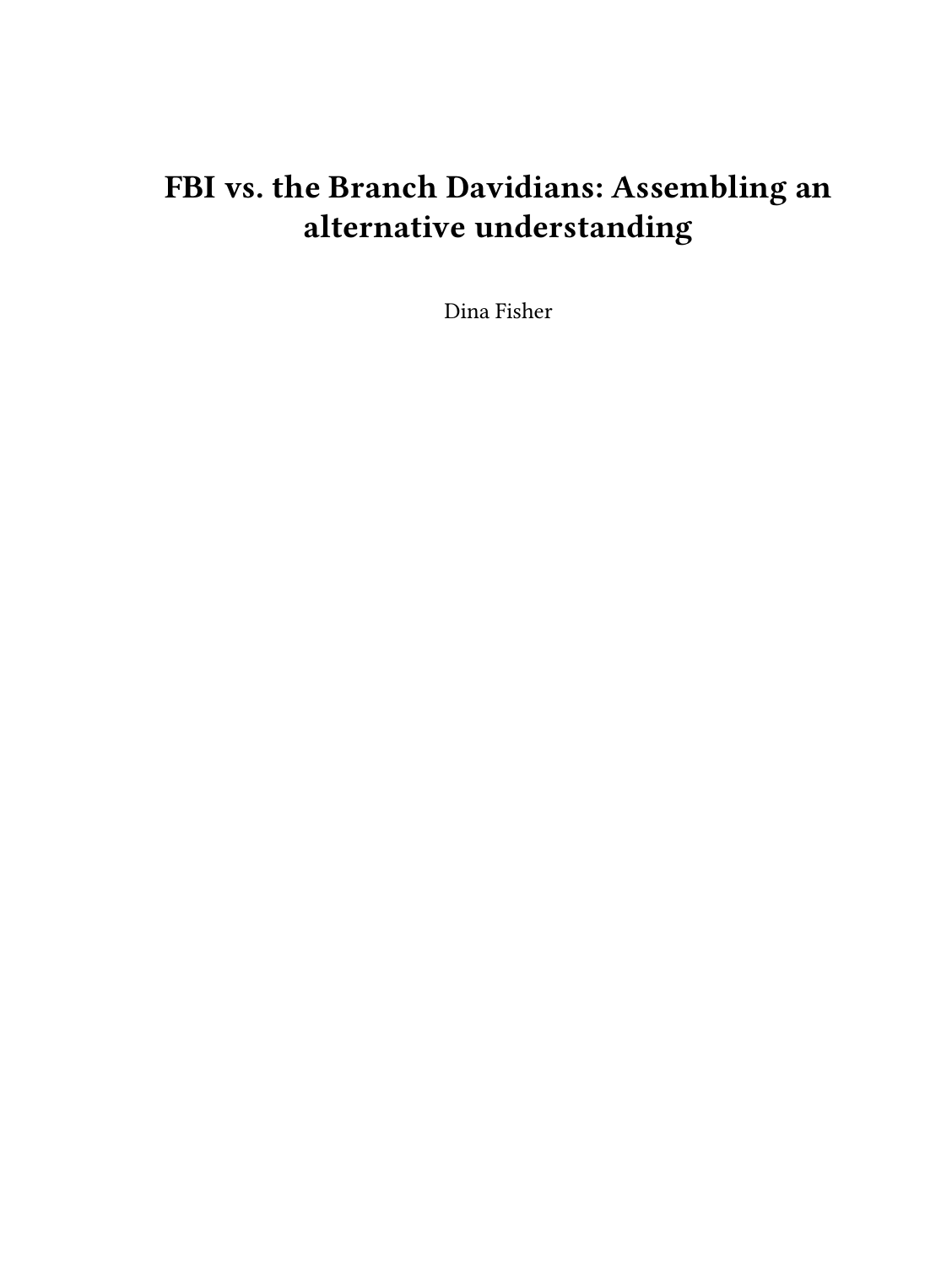## **Contents**

|--|--|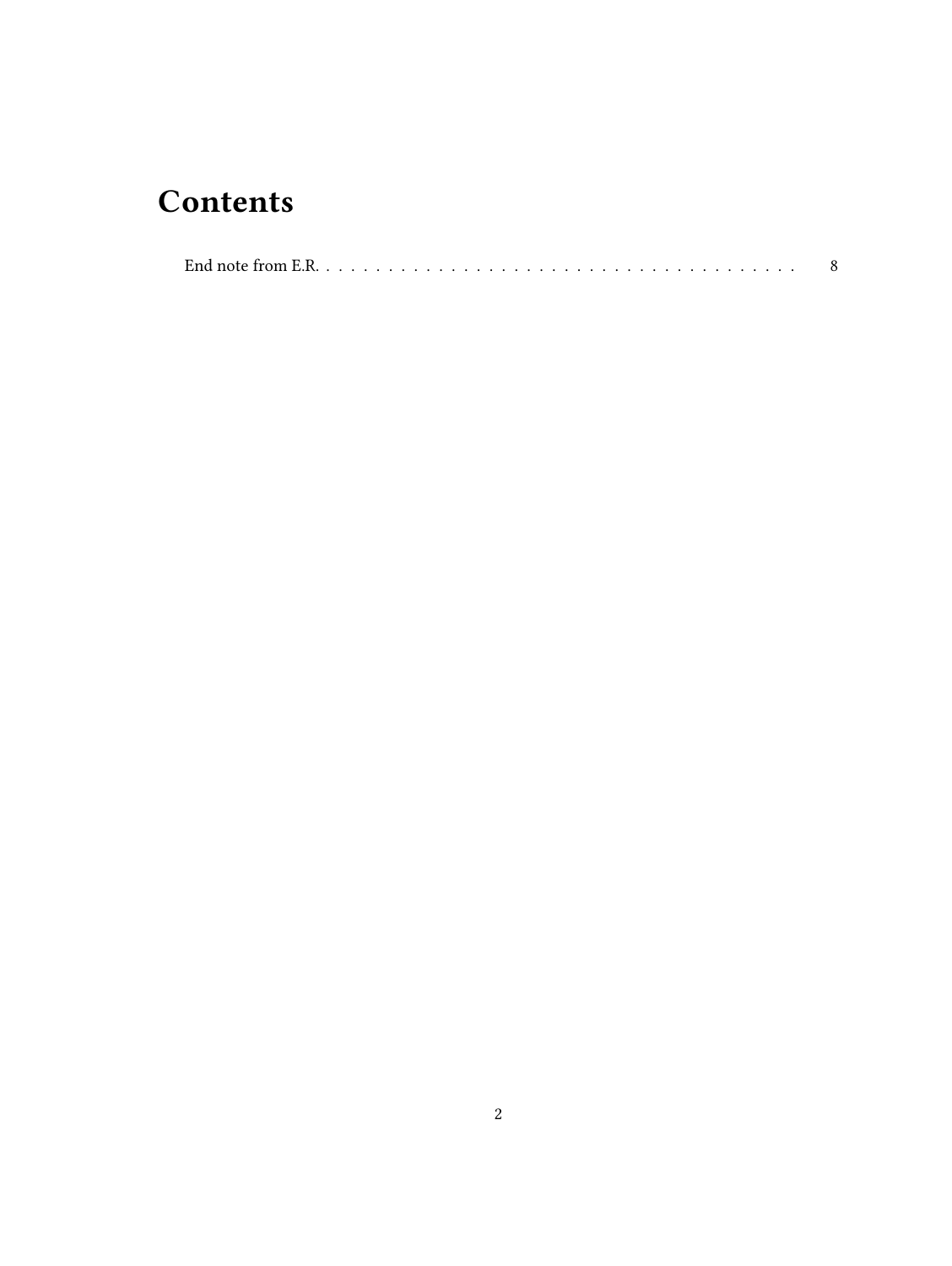On April 19, 1993, live broadcasts of armored tanks and burning buildings flooded my TV screen. Flipping from station to station, I gathered that somewhere between 70 and 100 people were burning to death inside the buildings.

The news reports cut back and forth between live footage of the fire and replays from earlier that day of a U.S. government tank repeatedly smashing into the buildings. I could see dark spots where huge holes had been ripped into the exterior walls. Over these blurred, grainy images, newscasters explained that up until several minutes before the fire started, the FBI had used a specially-equipped armored tank to inject massive amounts of tear gas into the buildings during the proceeding six hours.

What I was watching looked to me exactly like a military attack on civilians. Tanks and gas are blatant military weapons, and it's not surprising that a building would burst into flames after a six-hour assault. As the fire began to die down and it became clear that there would be only a few survivors, I haltingly told my lover over the phone that the FBI had just killed dozens of people on national television.

The site of the fire was a ranch on wind-swept prairie land several miles outside Waco, Texas. The dozen or so adjoining wooden structures there, which would burn to ash and rubble within only 30 minutes, had been home to a tight-knit community of prophetic Christians called the Branch Davidians. The ranch and surrounding area had also recently become temporary home to an encampment of FBI agents and reporters focussing a slew of weapons and cameras on the residents inside.

For seven weeks leading up to the fire, the Davidians had been surrounded in their home by hundreds of heavily armed FBI agents who circled the buildings with razor-sharp concertina wire and bombarded them at night with amplified sounds of rabbits being slaughtered. The FBI quickly moved in after a raid on the ranch by 100 other federal agents from the Bureau of Alcohol, Tobacco and Firearms (ATF) had erupted in a 45-minute gun battle. That initial raid on Feb. 28 left four ATF men and several Davidians dead. It too was recorded live and widely publicized by the news media.

From that day on, the FBI and ATF labeled the people inside the buildings with terms that were repeated by reporters around the country. The words "apocalyptic" and "cult" became media catch-words. Another key word emerged when an ATF spokesman claimed only hours after the initial raid that mass "suicide" amongst the *cultists* was a clear possibility.

On the day of the fire, in stark contrast with graphic visual images of the tank assault, the FBI claimed almost as soon as the flames started that the victims had in fact participated in a suicide pact and lit the fire themselves. Newscasters repeatedly used the word "suicide" during the live fire coverage. The next day, it was used nationwide in newspaper headlines, sub-heads, and text. The Chicago Sun-Times went so far as to use a direct FBI quote for a two-page-wide headline which read, "'Oh My God, They're Killing Themselves.'"

While I was still on the phone watching the live fire coverage, one on-location reporter heatedly said that half the photographers watching the buildings through high-powered telephoto lenses didn't believe the suicide story. He described the FBI's claim as "one of the greatest hoaxes" ever played on the American public. The strength of conviction it must have taken for this man to clearly say what he believed on live television, despite professional consequences, was impressive. I was surprised by his admirable candor, but not by the content of his words.

Having been involved in grassroots political groups for years, I was not naive about FBI tactics. I'd heard the Bureau implicated in everything from intimidating political activists to assassinat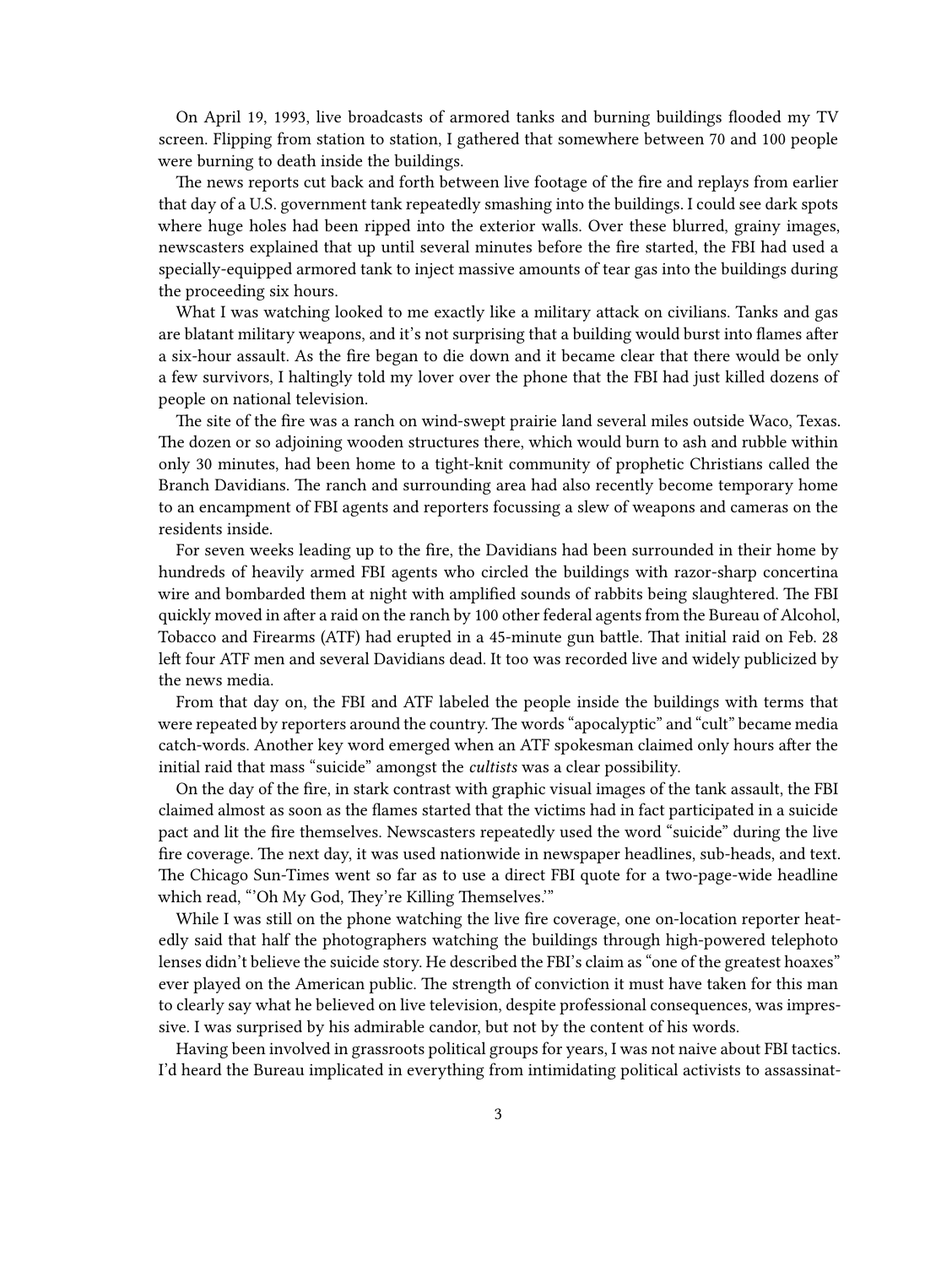ing civil rights workers. On a more personal level, the alternative high school where I teach in Chicago was subjected to a surprise raid in June of 1983 when FBI agents and Chicago police took files and caused as much as \$40,000 in damages. Members of Dr. Pedro Albizu Campos High School say that absurd FBI claims about the building being used as a bomb factory were the pretext for the raid. Teachers say the school was actually targeted in an attempt to destroy its credibility among Puerto Ricans because it was exposing Puerto Rican students to alternative ideas about colonialism and radical independence movements. The FBI was eventually forced to publicly issue a statement distancing the school's name from terrorism, but stolen files were never returned and the damages never paid for.

Two years later the FBI was involved in an armed attack which killed 11 members of MOVE, a communal group of socially radical African-Americans. The circumstances of that attack bear a striking resemblance to the recent assault against the Davidians.

On May 13, 1985, MOVE's main house in Philadelphia was burned to the ground, along with 60 other row houses on the block, after an especially flammable explosive covertly supplied by the FBI was detonated on the roof. The fire ended a day-long shoot out between several MOVE members inside and hundreds of Philadelphia cops surrounding the house outside. Burned, dismembered bodies of six adults and five children were found in the rubble, some containing bullets. MOVE members, too, were labeled in the media as suicidal cultists and accused by the government of burning their own home.

Only two people inside the MOVE house that day survived: Ramona Africa, an adult, and Birdie Africa, a 13 year old boy.

Almost eight years later, on the day after the Davidians' home was burned to the ground, an Associated Press article titled "Texas Flames Evoke Past Attacks" in the *Chicago Sun-Times* quoted Ramona Africa as saying "It's May 13<sup>th</sup> all over again...I hope it is an example for people...to stop hallucinating about the system they're dealing with and realize that this system is insane."

Given the disparity between the term "suicide" and what I had seen on TV, my curiosity and healthy distrust of government agencies were aroused. Comments made by Ramona Africa and the admirable on-location reporter started me on a library investigation of events surrounding the attack on the Davidians.

My investigation spanned eight weeks and included over 60 newspaper articles from around the country. The majority of these were published between March 28 and May 28 in two Texas dailies, the *Houston Chronicle* and *San Antonio Express News*. For earlier newspaper accounts, I read microfilm articles from the *Los Angeles Times* and *New York Times*. Also included in my research were archival magazine articles about the 1985 MOVE bombing, plus one book by Margot Harry called *Attention MOVE! This is America!* and another called *Burning Down the House*, by John Anderson and Hilary Hevenor.

One of the most striking points I learned about, and perhaps the most crucial to understanding information about the Davidians in the news media, was the degree to which the FBI seized control over information going in and out of the buildings where the Davidians were holed up during the 51-day siege.

Almost immediately following the original raid, contact between the Davidians and people outside the FBI was severely limited when telephone service inside the buildings was disconnected and replaced by a direct line to federal agents.

Similarly, members of the press were forced to move a minimum of two miles away from the site when the FBI arrived. Although the grainy, blurred quality of ensuing photographs and TV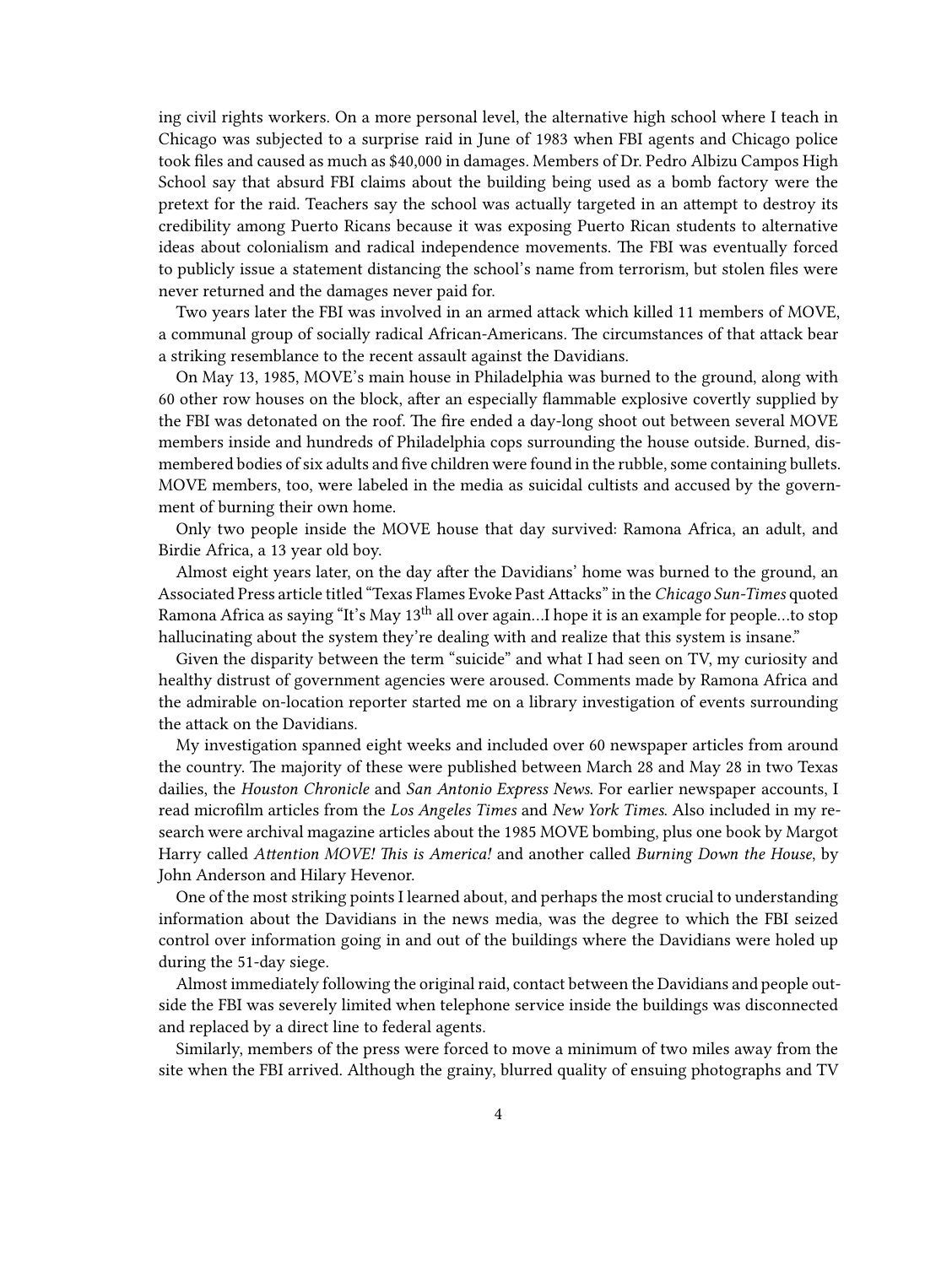footage hinted at this fact, there was very little mention of it by the media. One of only two direct references I found to this was a paragraph in the *Houston Chronicle* which succinctly stated the significance of moving the press so far away. It quoted Paul Fatta, a Davidian who happened to be away form the ranch on the day of the initial raid, as saying, "When the media was pushed way back more than two miles down the road, the FBI could say and do anything they wanted, and the whole world was just getting the information they were giving." The same article also said Fatta believed the FBI had intentionally set the fire to flush the Davidians out.

During the second week of the siege, the Davidians began hanging large bedsheet banners out of windows in an effort to communicate with the world beyond the FBI. Two of these messages were, "God Help Us We Want the Press," and "Rodney King We Understand." The following week, after FBI spokesmen publicly accused the group's religious leader, David Koresh, of effectively halting negotiations for surrender, the Davidians displayed another banner that read, "FBI Broke Negotiations, We Want Press."

As far as I could tell, the only direct press contact permitted to the Davidians came within two days of the initial raid, when Koresh was allowed to air a 25-minute live interview and a 58-minute taped sermon on a Texas radio station.

After this, the only communication the Davidians were allowed outside the FBI (that I know of) was several face-to-face meetings and closely monitored phone conversations with attorney Dick De Guerin, who was hired by Koresh's mother. Another attorney for the Davidians, Jack Zimmerman, was also present during some negotiation sessions, but was sometimes not permitted by the FBI to speak. Concerned relatives and friends were at no time allowed to speak with the people inside.

With such tight control over information and communication, government officials were able to make a series of unsubstantiated accusations and block any response from the Davidians. Much of the mainstream news media, having access to little material outside FBI and ATF statements, repeated these accusations daily. Emerging in the media was an image of the Davidians as suicidal, child-molesting cult members led by a madman fanatically bent on stockpiling weapons and explosives for a final confrontation with the U.S. government.

The Davidians were also specifically accused of converting semi-automatic weapons to fully automatic capacity. While the Davidians supposedly obtained this equipment with relative ease from an Illinois-based company in the weapons trade, it is illegal to actually make the conversions without governmental approval. This was the official explanation given for the February raid by the ATF, whose mandate it is to regulate arms flow within the U.S. The ATF additionally accused the Davidians of shooting first in the gun battle on the day of the February raid.

Many of these accusations have been seriously challenged by almost everyone — apart from government agents — who was directly involved during the siege, including attorneys De Guerin and Zimmerman as well as the nine survivors who managed to escape from the burning buildings.

De Guerin in particular has been an outspoken critic of FBI and ATF behavior in the case, saying that the government is conducting "a massive cover-up, a white wash" of its actions.

Approximately five weeks after the fire, De Guerin publicly released a lengthy tape-recorded telephone conversation he had with Koresh before the FBI disconnected the lines on the afternoon following the ATF raid. The *Houston Chronicle* reported that Koresh sounded tired on the tape due to being seriously wounded, but seemed agitated by government comments to the media: "They said we were throwing grenades at them, I mean, for crying out loud…you can't believe anything they tell you." The Chronicle stated also that Koresh sounded especially irritated by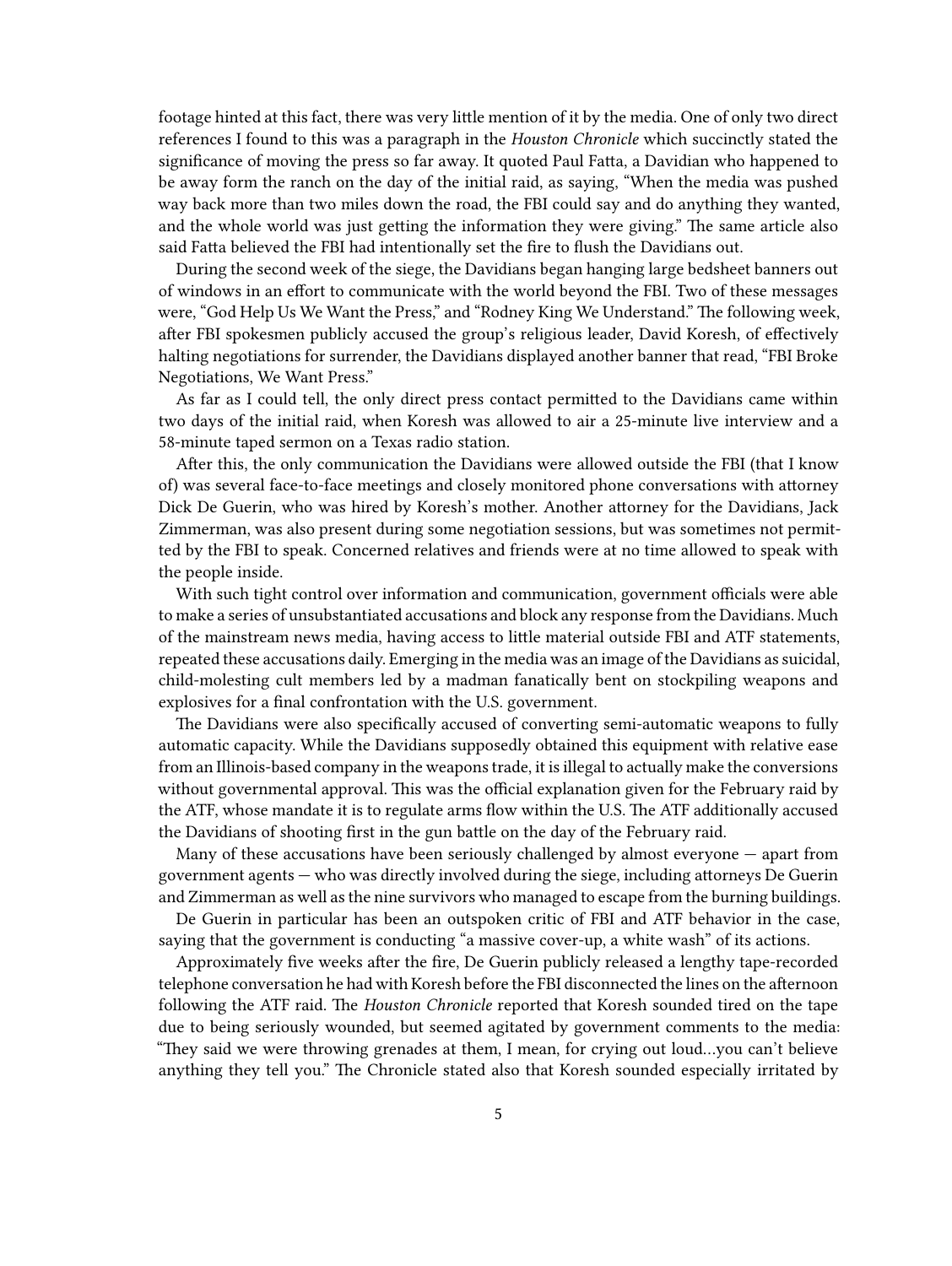government suggestions that the Davidians were considering mass suicide, saying, "That's not even sane, it irks me."

The accusation that the Davidians were suicidal was also refuted after the fire by several of the survivors including Renos Avraam, Jaime Castillo, Derek Lovelock and others. Louis Aliniz, a Houston man who slipped past the FBI and into the buildings during the siege, said he was convinced the Davidians hadn't committed suicide, due to their religious beliefs. He left the ranch two days before the fire.

Survivors also reportedly told De Guerin that those on the inside couldn't get out because some were blocked by fire and smoke, while others were completely immobilized by massive amounts of gas pumped in by the FBI. Survivor Jaime Castillo, in similar statements, refuted accusations that Koresh had used death threats to prevent people form fleeing the fire. Castillo said he personally had been afraid to leave the buildings because of the imminent danger he perceived from the FBI's attack.

Under the assumption that the government did not want an armed confrontation with the Davidians, the ATF's action in the initial February 28 raid was widely criticized in the media as being poorly planned. More recently, the Bureau's official statements about events leading up to and during the raid have been discredited by a series of contradictory statements and outright lies.

The ATF originally justified the raid by claiming that it was the only way to serve Koresh with arrest and search warrants because he never left the ranch. But preachers, merchants and other townspeople said in newspaper accounts that Koresh had been regularly seen purchasing goods in town.

The Bureau also claimed to have conducted the raid as soon as agents obtained evidence of illegal activity. Federal court affidavits by ATF officials later contradicted this. Agents allegedly discovered eight months prior to the raid that the Davidians might be illegally converting weapons. The *Houston Chronicle* reported that in the meantime, spies were planted in and around the Davidian's home while 130 ATF agents spent several months preparing for the attack.

Through a series of disclosures by high ranking ATF officials during Congressional hearings and legal testimony, it was also brought to light that the Bureau carried out the raid with supervisors' full knowledge that the Davidians had been tipped off by a telephone call. The ATF spy who had infiltrated and lived on the ranch, Robert Rodriguez, reported the telephone call back to the Bureau and advised that the surprise raid be canceled. ATF director Stephen Higgins also admitted that the Bureau invited six local press members and two from CBS news to attend the raid, ensuring national media coverage.

All along, government spokesmen contended that the Davidians fired first during the raid, setting off the gun battle that would leave four agents dead and 16 others wounded. The Bureau claimed that, having been warned the agents were coming, the Davidians had time to set up a surprise ambush.

Several people who participated in the gun battle, however, including anonymous ATF agents, Koresh, and Davidian survivor Castillo, were listed in newspapers as having said that the first shots were fired by ATF men.

Koresh was quoted on March 1 in the *Los Angeles Times* as saying, "They fired on us first…the bullets started coming into the door." In the taped telephone conversation with De Guerin, Koresh said that the ATF's guns were "cocked and locked" as agents jumped out of cattle trucks.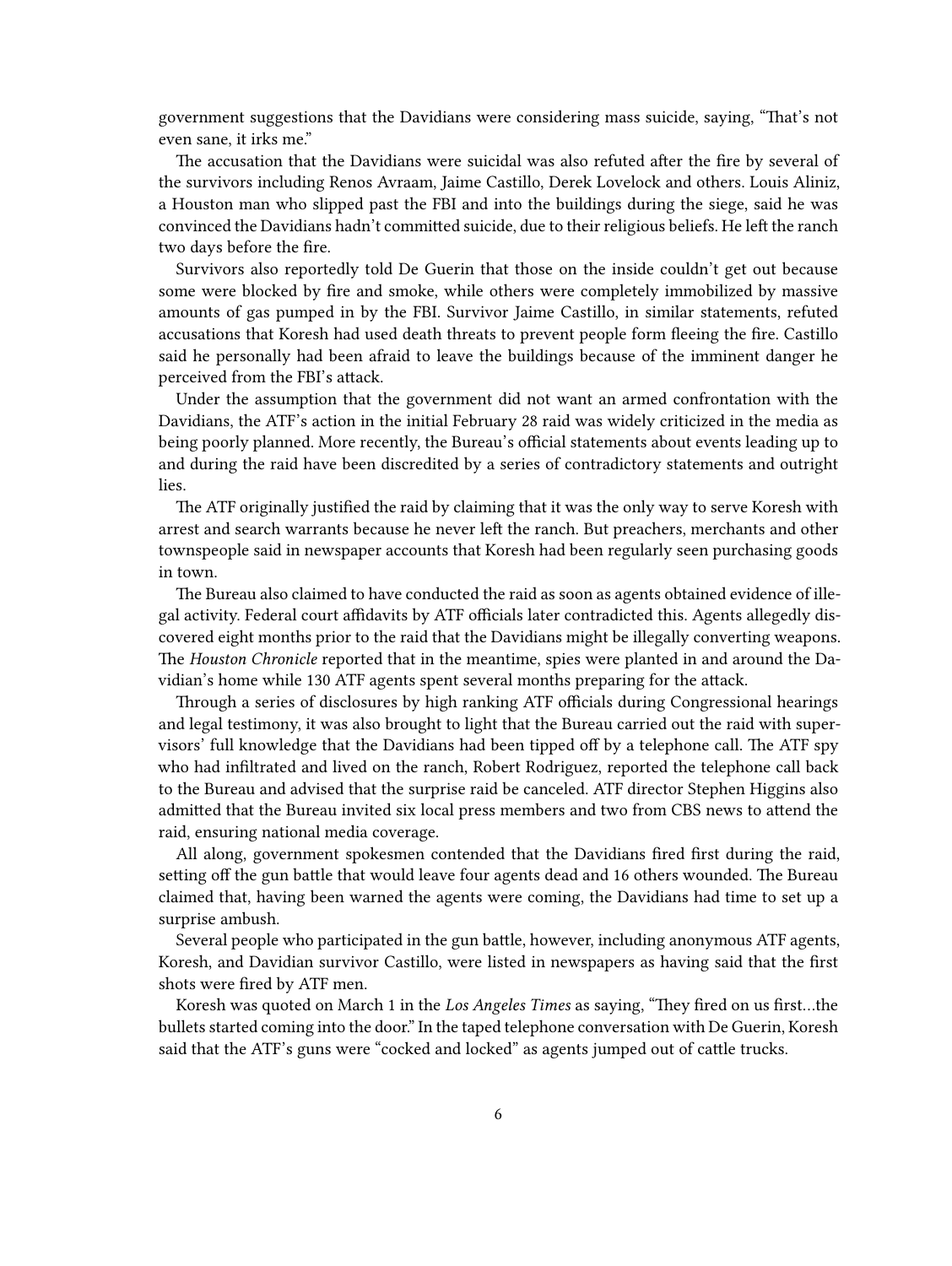Weeks later, after the deadly fire, De Guerin said he wanted to keep the federal agents out of the ruins of the burned buildings. "It's in the ATF's interest to jimmy up the crime scene to make it seem like they were justified in going in like the marines," he said.

In mid-May, 12 bulldozers hired by the federal government leveled the ruins. At that time, nobody outside law enforcement officials had been permitted near the crime scene since federal search warrants were still in effect. The closest that reporters would be allowed before the bulldozing, was 200 yards away, were they were escorted as a group by government agents. Zimmerman was quoted as saying, "I guess what it does, it forever prevents any checking on the ATF's rendition, that the fire was intentionally set" by the Davidians.

Jeff Kearney, lawyer to Castillo, declined to publicly state in the *Houston Chronicle* that the fire was part of an intentional government plan. He did say that the fact the buildings burned "is a benefit to the government…These government agents can say whatever they want, and there is little physical evidence to dispute that. I felt they knew that if that building was damaged, burned or destroyed it would be to their benefit."

The *Houston Chronicle* reported that the Waco fire trucks en route to fight the fire were held at an FBI checkpoint several miles from the buildings and that firefighters were ordered not to talk to reporters. By the time the trucks arrived, the blaze was out of control.

lthough the heads of 12 corpses could not be recovered after the fire, the charred bodies of the 12 youngest children were found in their mothers' arms.

*As of the end of my investigation, I had found no mention of any government agency clearly stating whether or not the Davidians possessed illegal weapons. The Texas Rangers released a list of weapons retrieved in the ruins, but ambiguous language made it impossible to discern whether any of these were automatic.*

*I was able to find almost no information about the Davidians' political beliefs other than a few intriguing details. Listed in the original search warrant, which prompted the entire siege, was a video critical of the ATF and writings which detailed Koresh's alleged hatred for law enforcement.*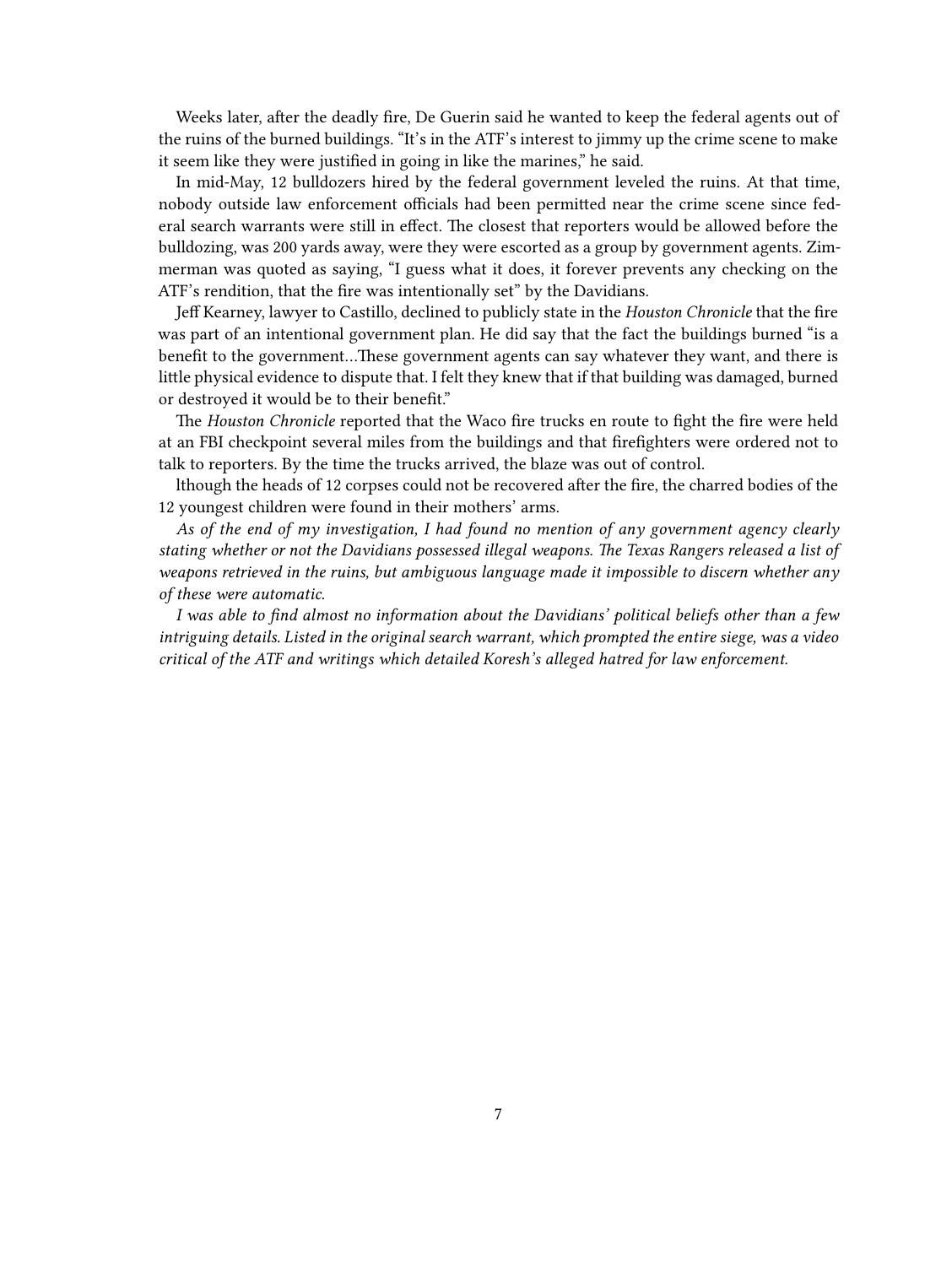## <span id="page-7-0"></span>**End note from E.R.**

MEMO TO GOD (for future reference) WE PRAY YOU, DO NOT SEND THE MESSIAH UNLESS THE MESSIAH IS **NICE** THE MESSIAH OBEYS AMERICAN LAWS and THE MESSIAH CO-OPERATES WITH THE FBI

In order to rationalize events in Waco, a lot of rhetoric has been drawn from pop psychology. Koresh was "psychopathic," "sick," "suffered from paranoid delusions."

There was also a kind of theologization of Koresh, so that he was spoken of as if he was Satan: the fires which consumed him were the flames of Hell. Not the flames of a burning home. This kind of rhetoric, on the covers of magazines and on TV, suggests they defeated the Devil down in Texas. But nobody defeated Satan. There was no Satan in Waco. There were people.

We never penetrate the facades placed before us, representing the "truth" of Waco. Nowhere have I seen any serious discussion of the consequences if Koresh really was the messiah. I am not advocating this view. But if you're Christian, ask yourself why you did not ask: Could this man be the messiah? Must the True Messiah abide by the laws of an imperfect nation-state? Does resistance to the FBI prove a man or woman is not the True Messiah? Now, very few people believe in a Coming Age. If there really is a "God," and if this God "sent" a divine incarnation to live among us, to usher in a milleniumn of perfect peace, would that Messiabh get good press? Or would we simply kill him?

Something to think about, now that a man is dead.

 $- E.R.$